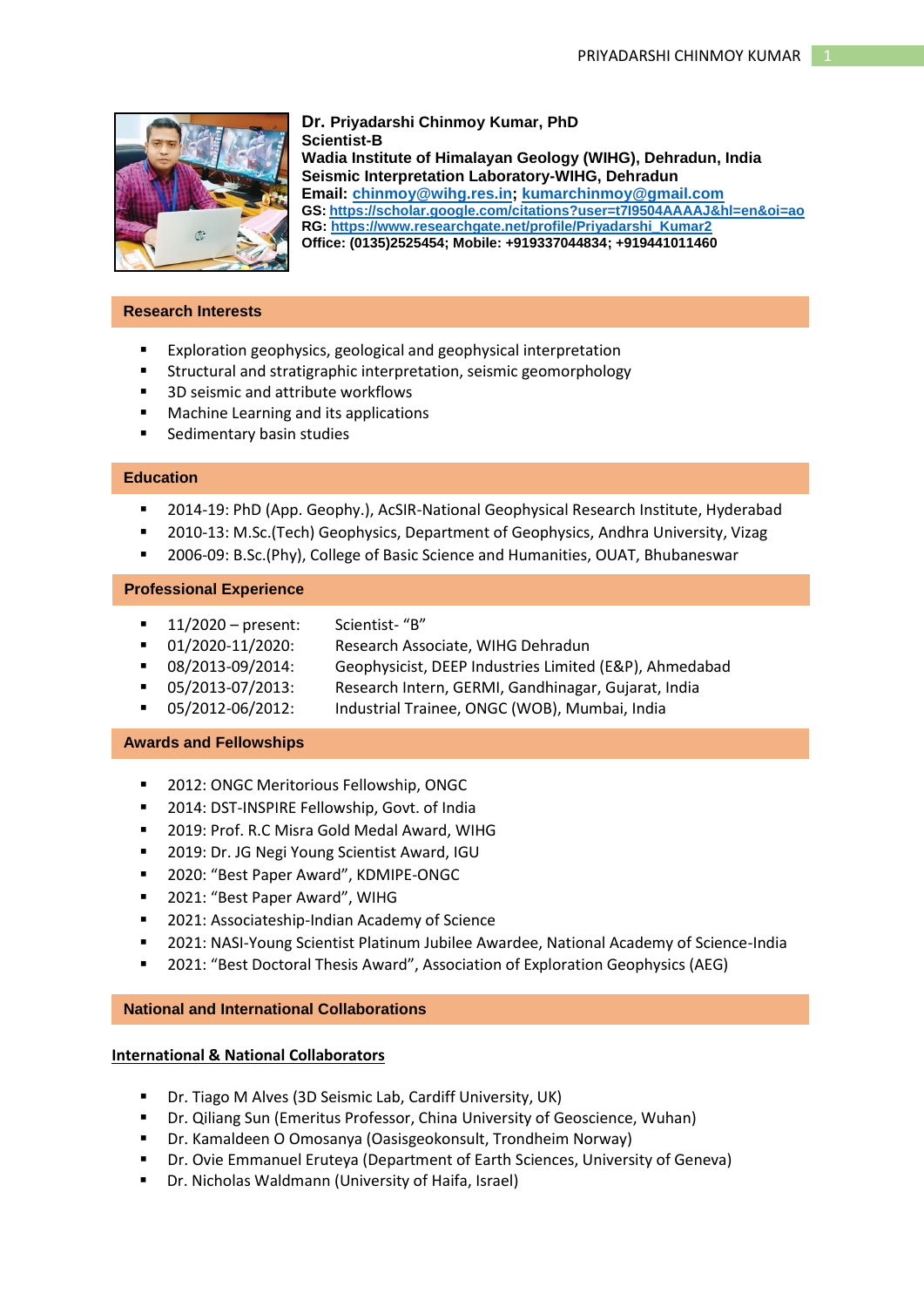Dr. Animesh Mandal (Asst. Professor, IIT Kanpur, India)

### **Voluntary Editorial Services (as Reviewer)**

- **UP** Journal of Applied Geophysics, Elsevier
- **Journal of Marine and Petroleum Geology, Elsevier**
- **Exploration Geophysics, CSIRO**
- Interpretation, SEG
- Journal of Petroleum Science and Engineering, Elsevier

### **Research Publications**

#### **Research Articles**

## **2022**

 **Kumar, P.**C., Niyazi, Y., Ovie, O.E., Moscariello, A., Warne, M., Ierodiaconou, D. and Sain, K. 2022. Anatomy of intrusion related forced fold in the offshore Otway Basin, SE Australia. *Journal of Marine and Petroleum Geology*, 141, 105719, 1-12.



## **2021**

- **Kumar, P.**C., Alves, T. and Sain, K. 2021. Submarine canyon systems fusing the migration of sub-surface fluid in the Canterbury Basin, South Island, New Zealand. *Nature Scientific Reports, 11(1), 1-16*.
- **Kumar, P.C.**, Omosanya, K. O., Eruteya, O.E. and Sain, K. 2021. Geomorphological characterization of basal flow markers during recurrent mass movement: a case study from the Taranaki Basin, offshore New Zealand. *Basin Research, 33(4), 2358-2382.*
- **Kumar, P.C.**, Alves, T. and Sain, K. 2021. Forced Folding in the Kora Volcanic Complex, New Zealand: A case study with relevance to the production of hydrocarbons and geothermal energy. *Geothermics, 89(101965), 1-17*

### **2020**

- **Kumar, P.C.** and Sain, K. 2020. A machine learning tool for interpretation of Mass Transport Deposits from seismic data. *Nature Scientific Reports,* 10(1), 1-10.
- **Kumar, P.C.** and Sain, K. 2020. Interpretation of magma transport through saucer sills in shallow sedimentary strata using an automated machine learning approach. *Tectonophysics,*  789, 228541, 1-16.

## **2019**

- **Kumar, P.C.**, Omosanya, K. O., Sain, K. 2019. Sill Cube: An automated approach for the interpretation of magmatic sill complexes on seismic reflection data. *Journal of Marine and Petroleum Geology, 100, 60-84.*
- **Kumar, P.C.**, Sain, K. and Mandal, A. 2019. Delineation of a buried volcanic system in Kora prospect off New Zealand using artificial neural networks and its implications. *Journal of Applied Geophysics, 161, 56-75.*